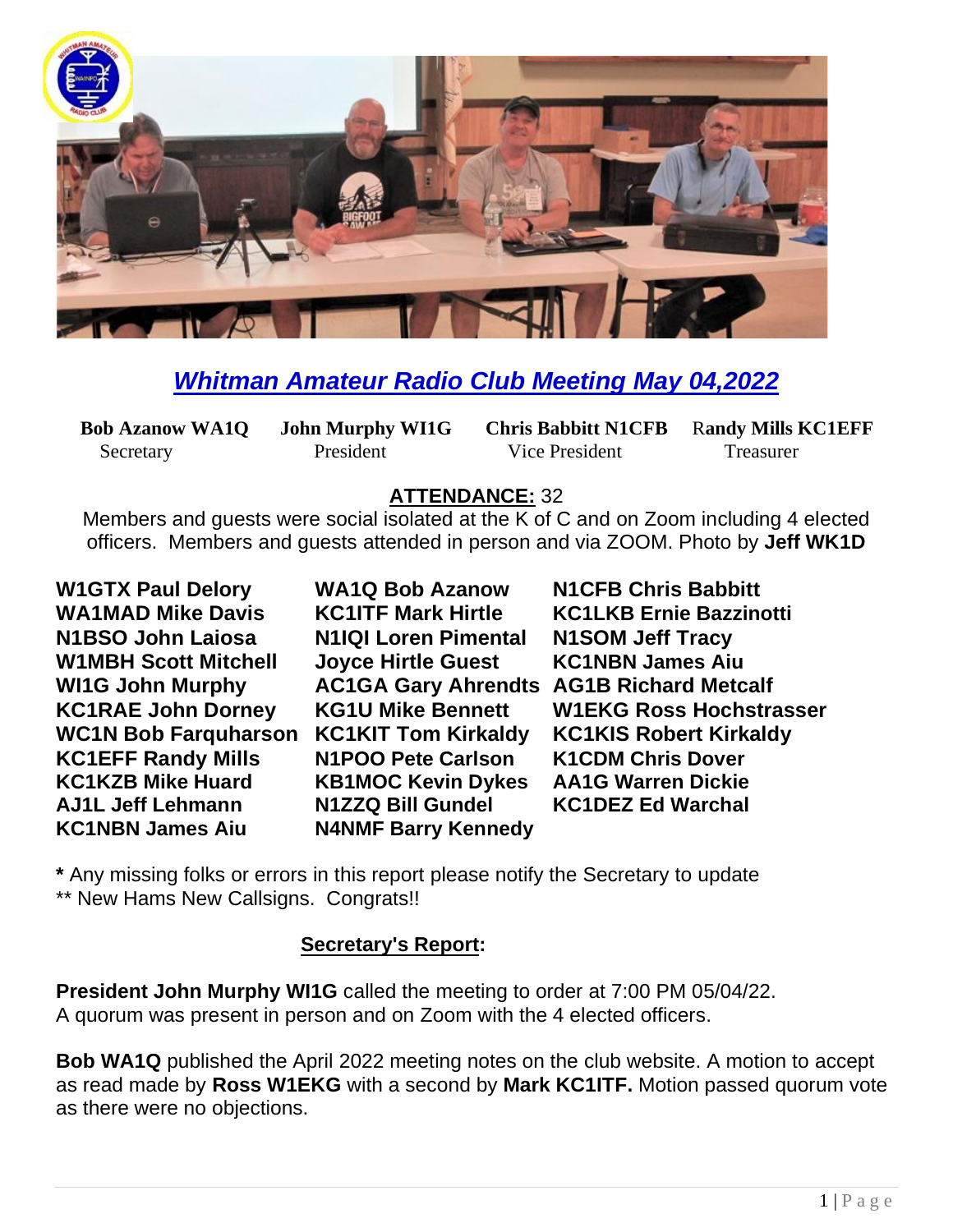**Randy KC1EFF** provided the Apr 2022 treasurers report which the secretary emailed to the members. A motion to accept as read made by **Paul W1GTX** with a second by **Mike WA1MAD.** Motion passed quorum vote as there were no objections.

# **Health & Welfare** report by **Richard AG1B**

A get-well card was sent to **Paul KB1MTW.** We hope you're feeling better.

Thank you to Richard for taking care of the H & W.

#### **Weekly Public Service Net Control volunteers for Mar 06, 2022 to Apr 03, 2022:**

- **May 01 st : Jeff WK1D**
- **May 08th : Paul W1GTX**
- **May 15 th : Bob WA1Q at Cranland International Airport** ( weather permitting )
- **May 22 nd : John WI1G**
- **May 29th : Jeff N1SOM**

#### **New Members and Call sign updates:**

Welcome new member **Mike Huard KC1KZB** of South Weymouth MA. Mike is a Tech class and has been very active on 10 meters and 2 meters. Mike regularly calls in on the WARC Sunday morning net at 8:30 and the Wed evening 10 Meter Rag Chew net. Mike also actively checks in to the Sunday morning Yankee 6 Meter Single Sideband Net

Mike was voted a member with a Majority Vote. Congratulations, Thank You for your membership.

Congratulations on any new callsigns and passing the VE Exams. Please notify us if your license Status changes. Thank you.

#### **Committee updates:**

#### **Training Committee: Ross W1EKG Update**

**Ross W1EKG** Reported that the training group is planning to run a new Technician Class in Sept after Labor Day. Dates to be determined. This will be followed by a General Class. Dates also to be determined. We also discussed coming up with a way to publicize the classes.

Instructors have been **Ross W1EKG, Ted KC1JMZ and alternate Paul W1GTX. John N1BSO** started instructing as well. A big Thank you for all your hard work training and keeping the hobby alive.

Remember the training email address [Warc.Training@gmail.com](mailto:Warc.Training@gmail.com) and copy to [bavarianradio@comcast.net](mailto:bavarianradio@comcast.net) to sign up for classes. We will update the website with the Training dates as they become available.

**Repeater Committee: Jeff AJ1L and John N1BSO** reported all seems to be working well with the backup repeater. As we know the Yaesu repeater model which is out of service due to a transmitter issue. I discussion followed about sending the repeater to Yaesu for repair. More info regarding the repeater will be in the New and Old business section.